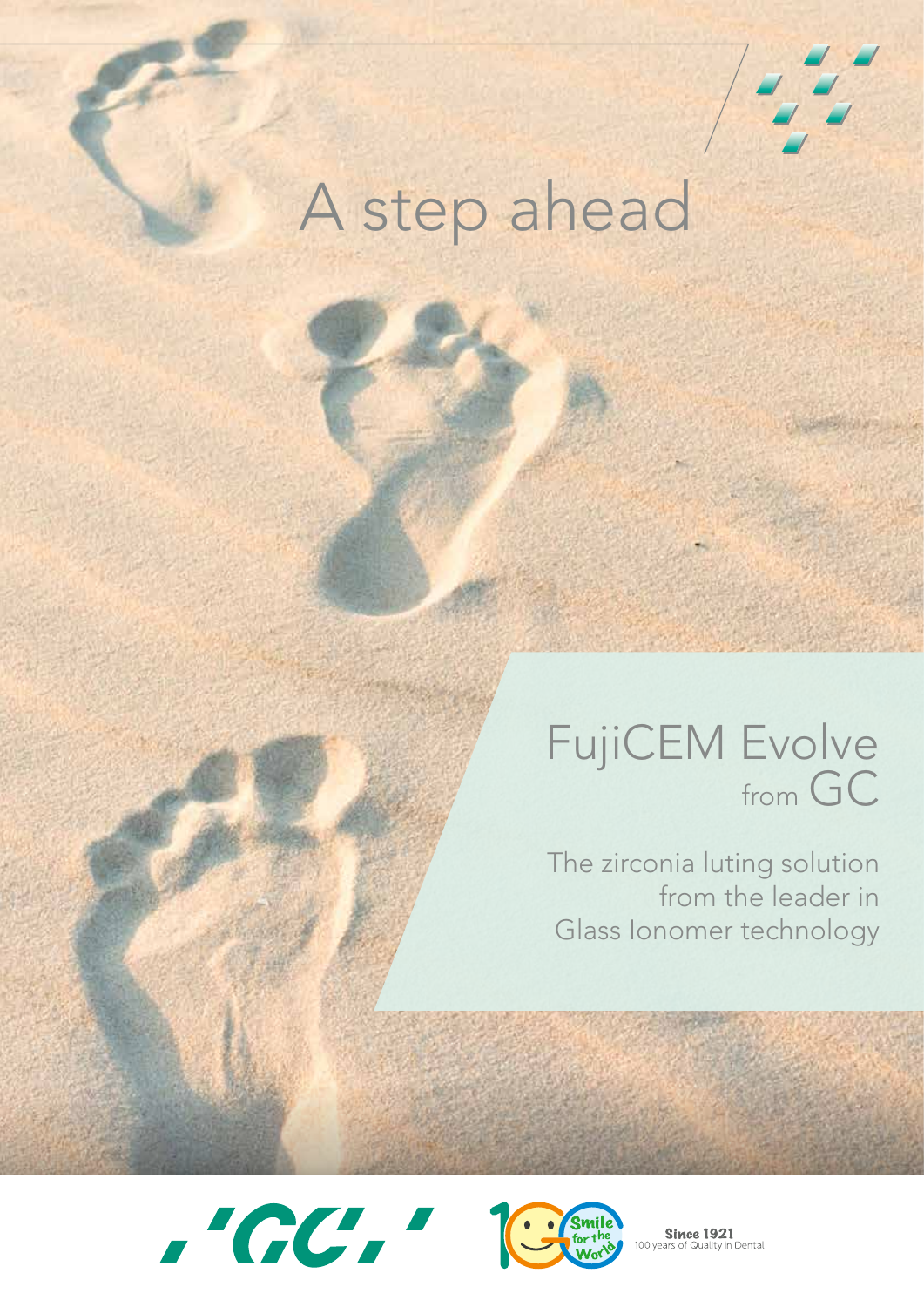## GC FujiCEM™ Evolve from GC A step ahead

Glass ionomers are GC's legacy, with proven quality as seen in independent studies all over the world. Taking a step ahead, GC FujiCEM Evolve has been designed to be your preferred partner when luting zirconia restorations.

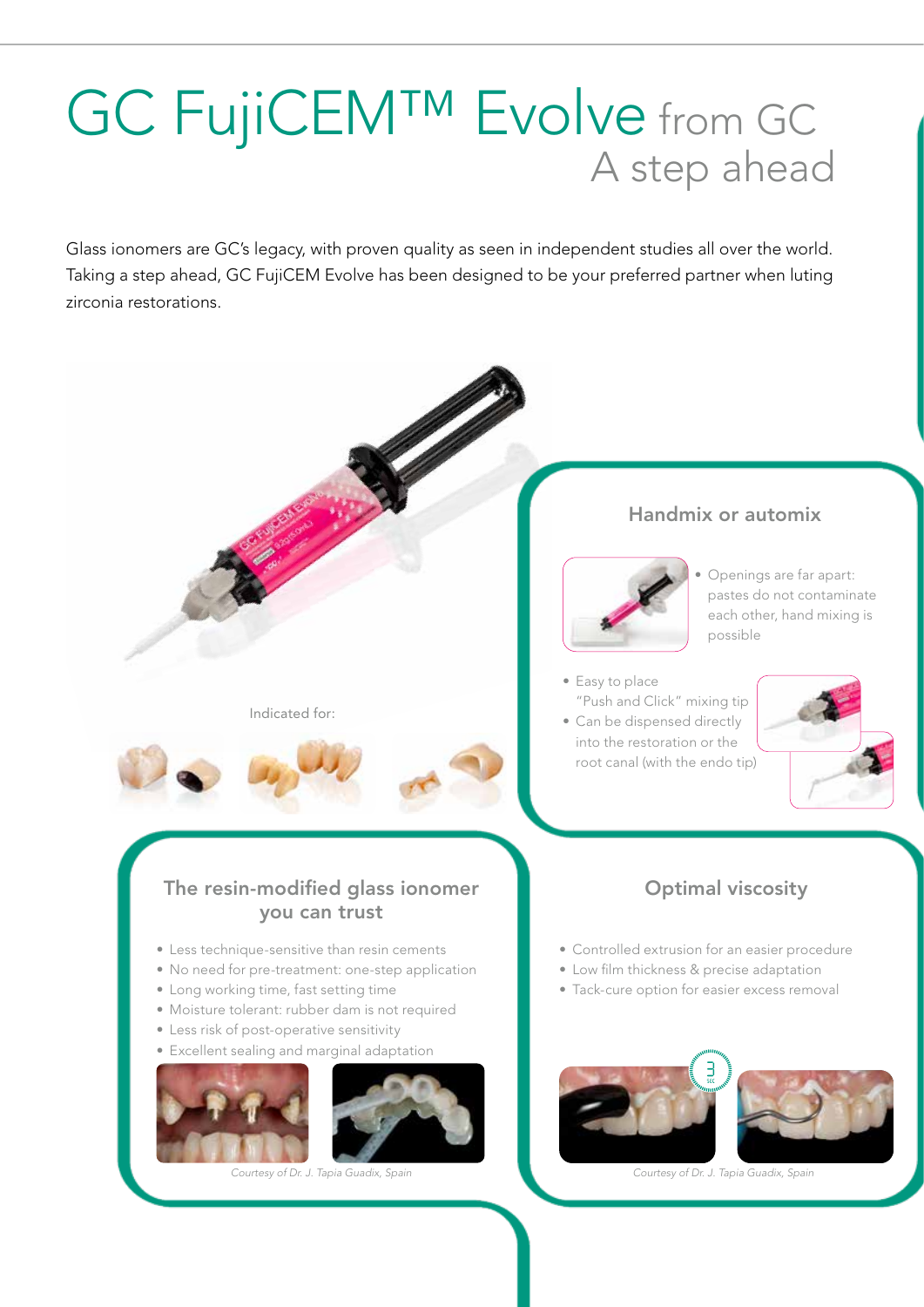

Composite resin luting cement does not penetrate the microporosities of zirconia.



Polyacrylic acid improve wettability to penetrate the microporosities on the surface of the tooth and restoration, and create a strong interlocking.

### Long-chain monomer technology

• Super-long monomer chains for strength and stability of the cement.



Main monomer chain Short cross-linking monomer **Long chain cross-linking monomer** Super-long chain cross-linking monomer Radiopaque glass filler

• Radiopaque glass filler for excellent visiblity on X-ray (> 250% Al)

*"This is really my go to for cementation now. I love the easy clean-up and handling and the confidence of a moisture tolerant. Bacterial resistant bond gives huge confidence. It really ticks all the boxes."* – Dr. Jacques Smith, South Africa

*"In my surgery the material of choice for the cementation of zirconium oxide, metal and PFM restoration is GC FujiCEM Evolve. Very limited post-operative sensitivity and the easy manipulation."* – Dr. Sven Baumgartner, Germany

*"With GC FujiCEM Evolve I am enjoying a luting comfort zone. Everyday luting of metal and Zirconia-based works is with this product much less stressed. Additional setting time, tack cure*  option and no post op sensitivity give me added value to my work." - Dr. Mislav Perić, Croatia

#### High wettability to zirconia **Noting the Upstands** Optimised adhesion to zirconia